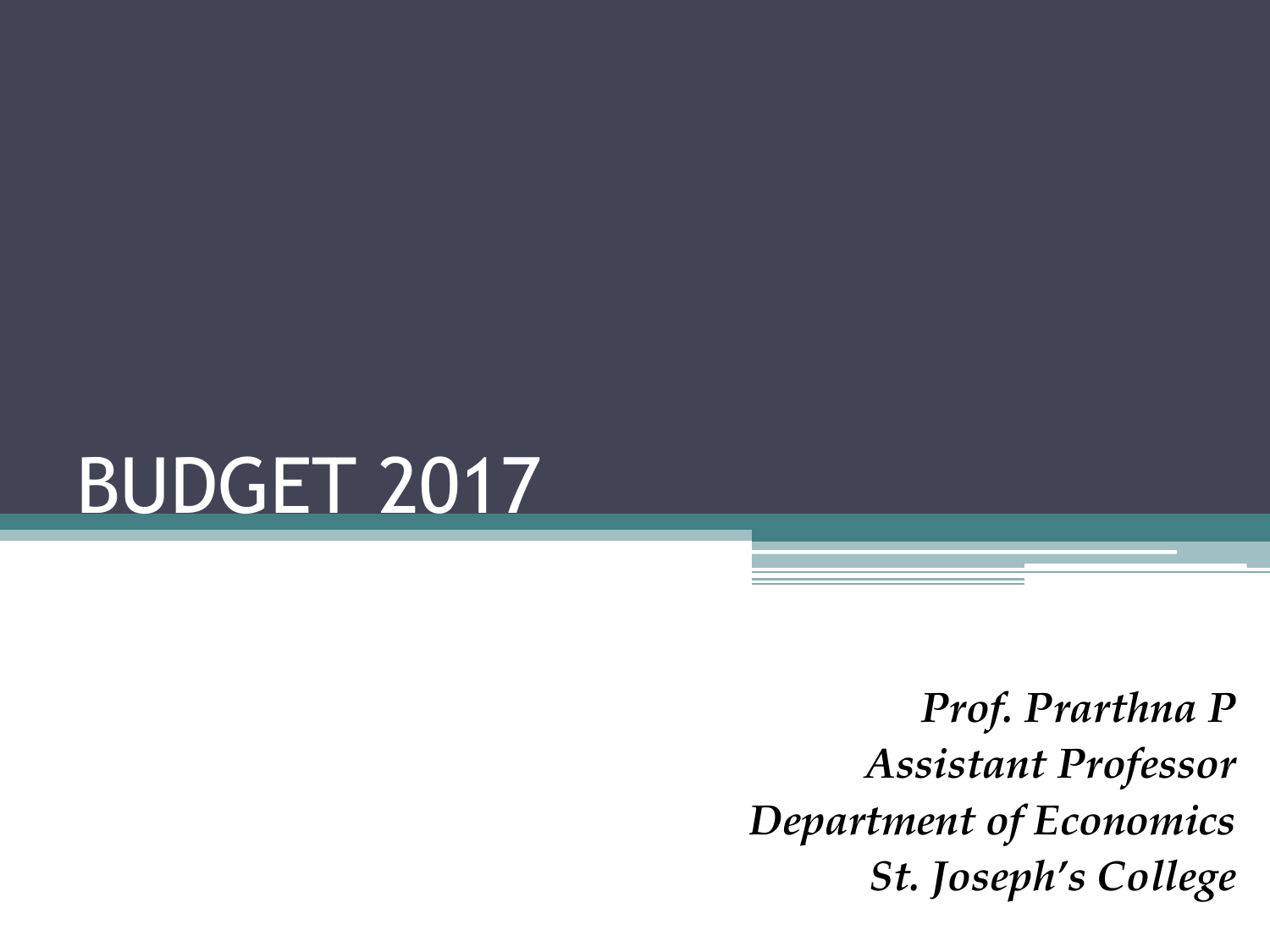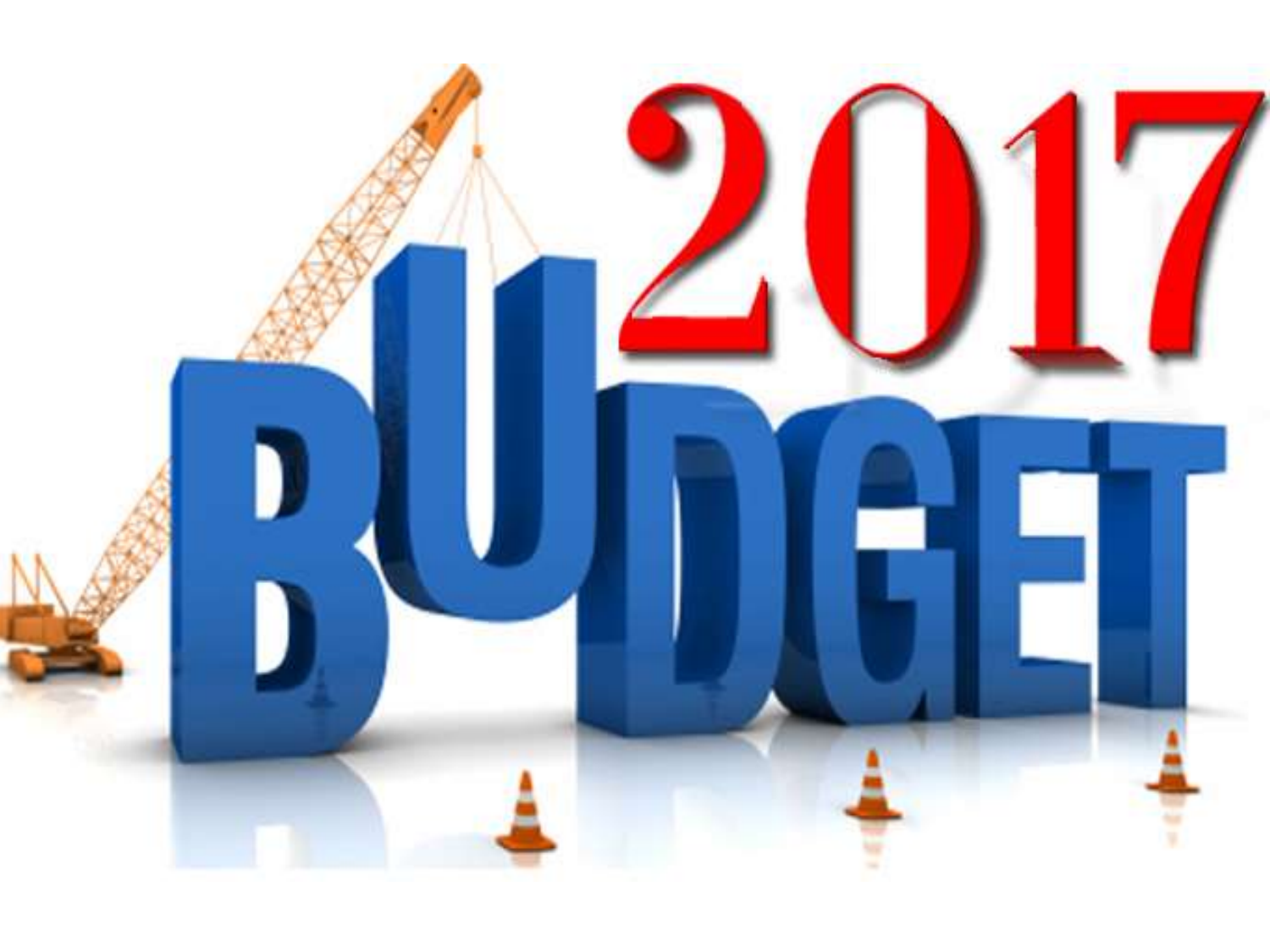# **Two Types of Expenditure**

- **Revenue Expenditure**  Expenditure which does not yield any return. In other words, this expenditure neither creates assets nor reduces liabilities.
- **Capital Expenditure**  Expenditure which yields income or return. In other words, this expenditure either creates assets or reduces liabilities.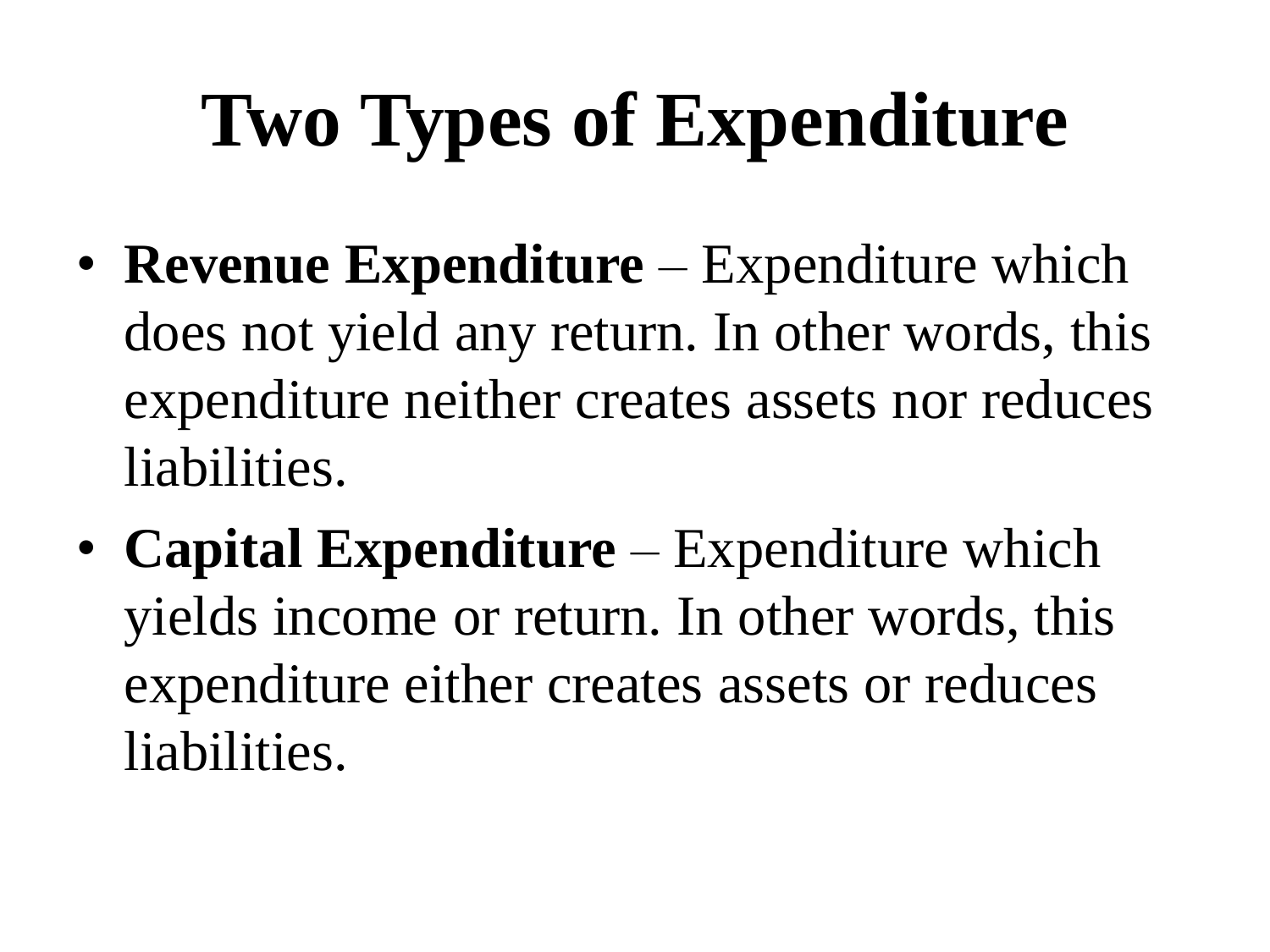## **Types of Deficit**

- **Revenue Deficit** It refers to the excess of revenue expenditure over revenue receipts.
- **Fiscal Deficit** It indicates the total borrowing requirements of the Government from all sources.
- **Primary Deficit** It is measured by fiscal deficit less interest payments.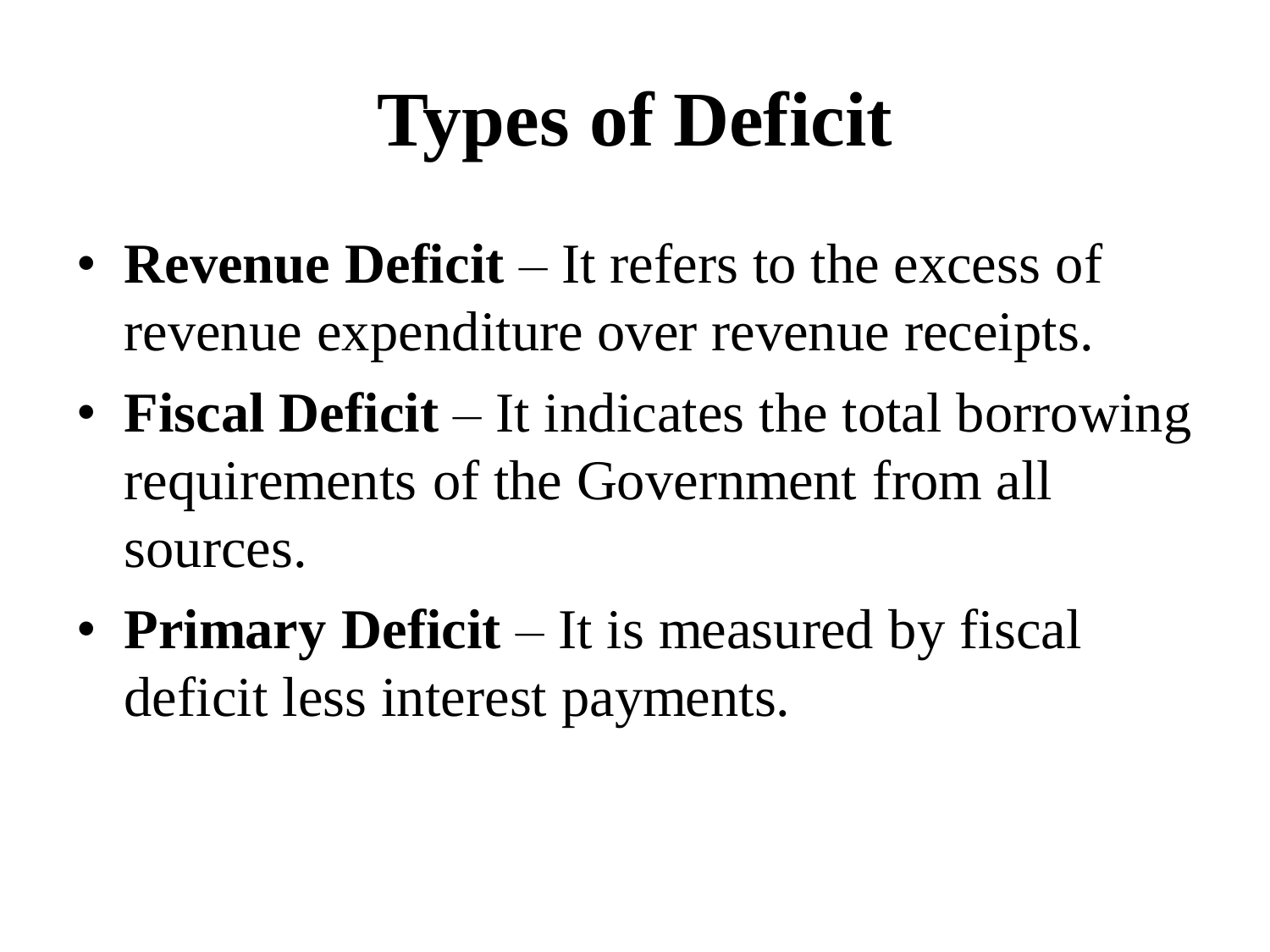**Fiscal Responsibility and Budget Management (FRBM) Act 2003 Objectives**:

- to maintain transparency in fiscal management systems in the country,
- to bring inter generational equity in debt management and
- to bring long term fiscal stability in the economy. **Targets:**
- Elimination of revenue deficit.
- Reduction of fiscal deficit to an amount equivalent to 3% of GDP.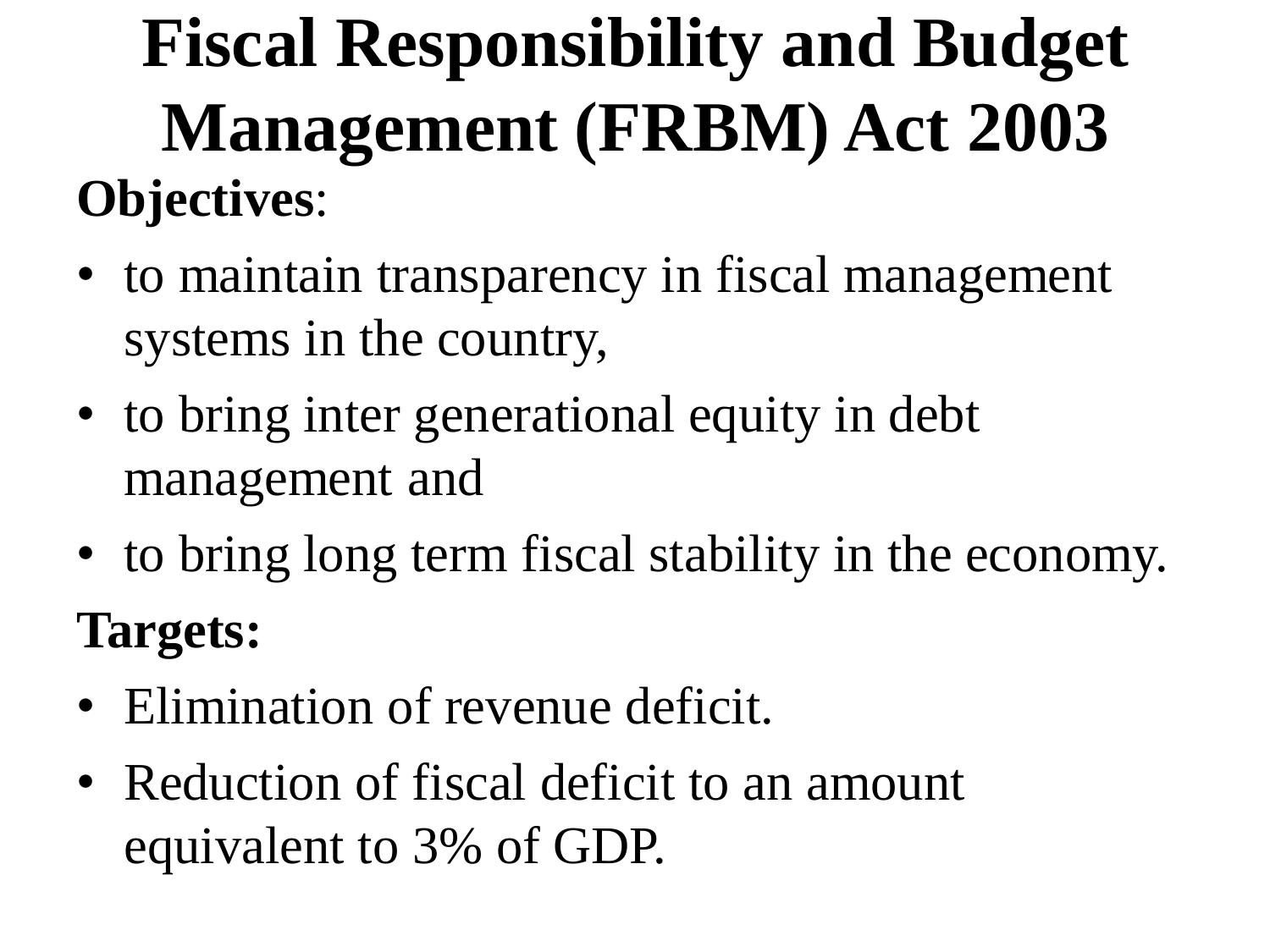### **Budget at a Glance**

|                                    | 2015-16   | 2016-17 (R.E) | 2017-18 (B.E) |
|------------------------------------|-----------|---------------|---------------|
| <b>Revenue Receipts</b>            | 11,95,025 | 14,23,562     | 15, 15, 771   |
| <b>Capital Receipts</b>            | 5,95,748  | 5,90,845      | 6,30,964      |
| <b>Total Receipts</b>              | 17,90,783 | 20,14,407     | 21,46,735     |
| Revenue<br>Expenditure             | 15,37,761 | 17,34,560     | 18,36,934     |
| Capital<br>Expenditure             | 2,53,022  | 2,79,847      | 3,09,801      |
| <b>Total</b><br><b>Expenditure</b> | 17,90,783 | 20,14,407     | 21,46,735     |
| <b>Revenue Deficit</b>             | 2.5       | 2.1           | 1.9           |
| <b>Fiscal Deficit</b>              | 3.9       | 3.5           | 3.2           |
| <b>Primary Deficit</b>             | 0.7       | 0.3           | 0.1           |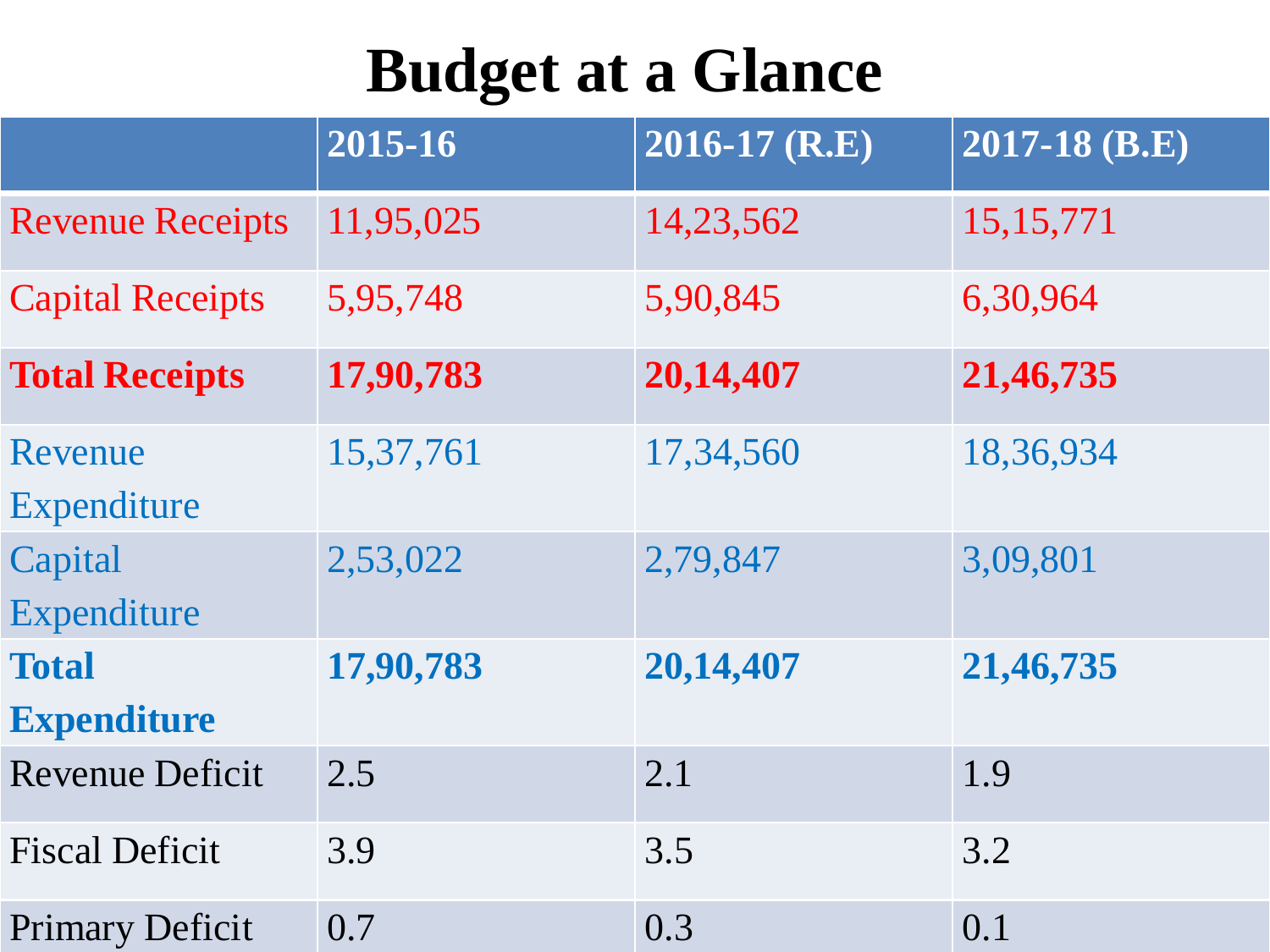#### **Proportion of Revenue & Capital Expenditures**

|                        | $2015 - 16$ | 2016-17 | 2017-18 |
|------------------------|-------------|---------|---------|
| Revenue<br>Expenditure | 85.87       | 86.11   | 85.57   |
| Capital<br>Expenditure | 14.13       | 13.89   | 14.43   |

#### **Proportion of Revenue & Capital Receipts**

| Revenue<br>Receipts | 66.73 | 70.67 | 70.61 |
|---------------------|-------|-------|-------|
| Capital<br>Receipts | 33.27 | 29.33 | 29.39 |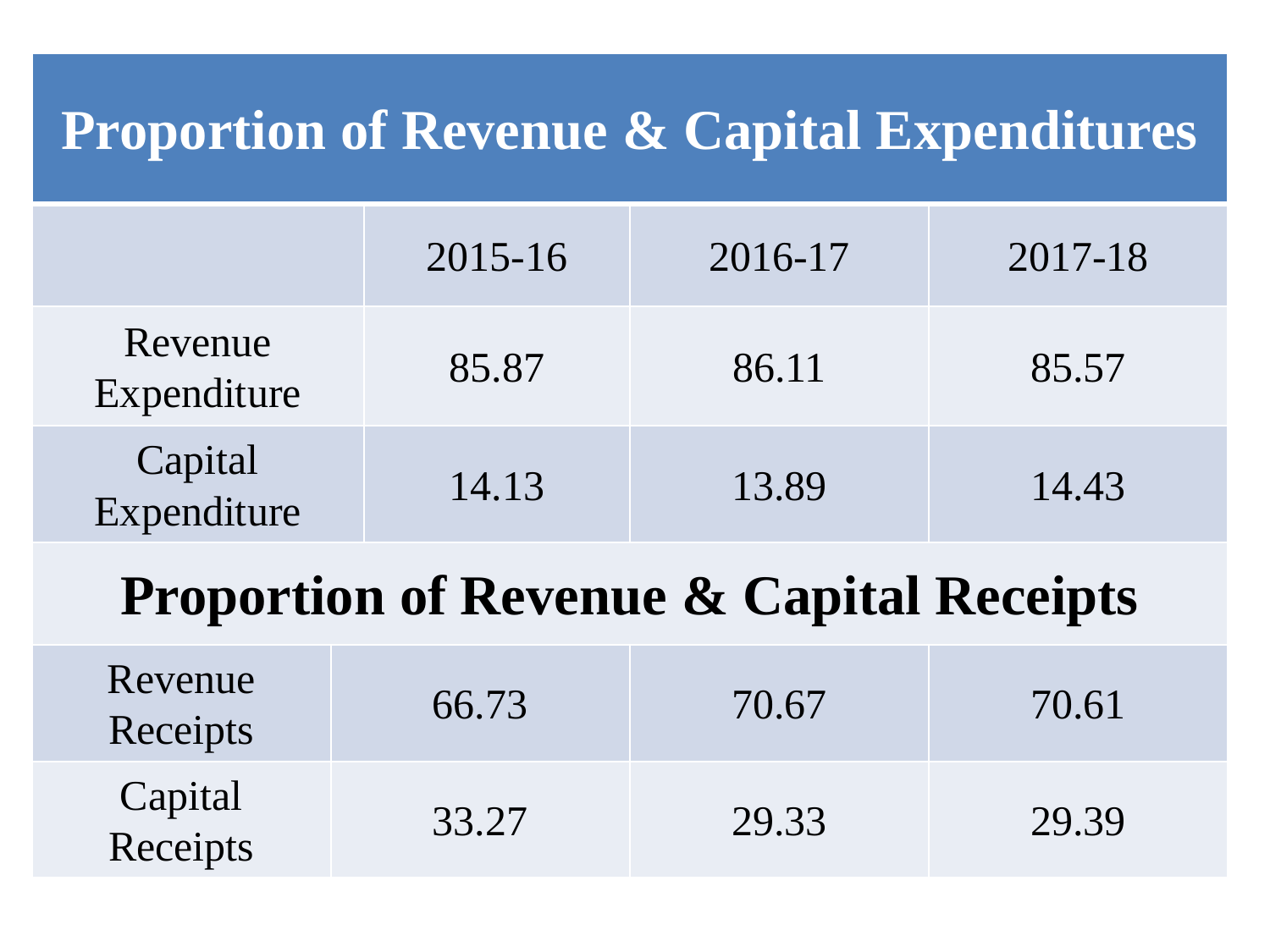### **Rupee Comes From 2017-18 (in %)**